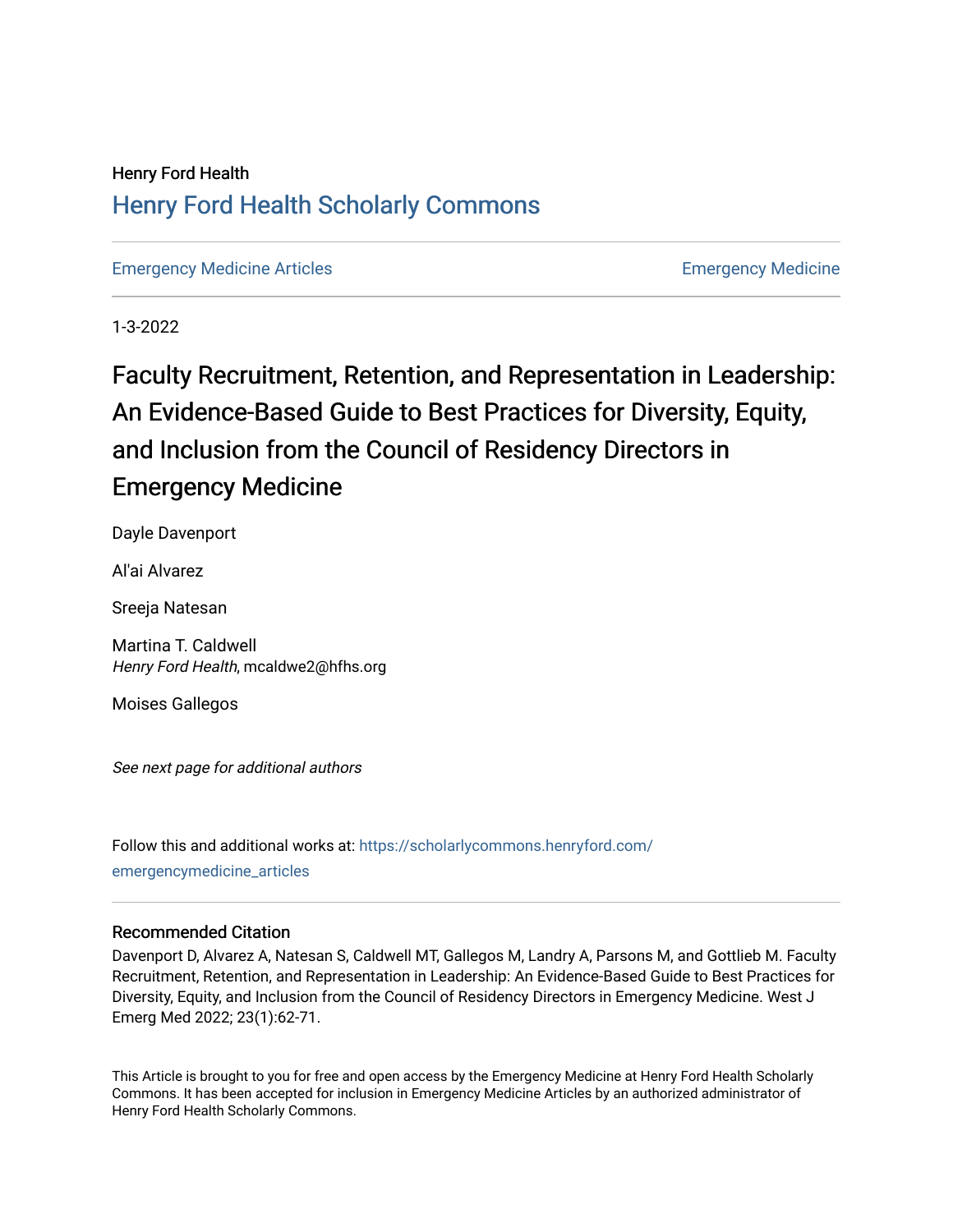#### Authors

Dayle Davenport, Al'ai Alvarez, Sreeja Natesan, Martina T. Caldwell, Moises Gallegos, Adaira Landry, Melissa Parsons, and Michael Gottlieb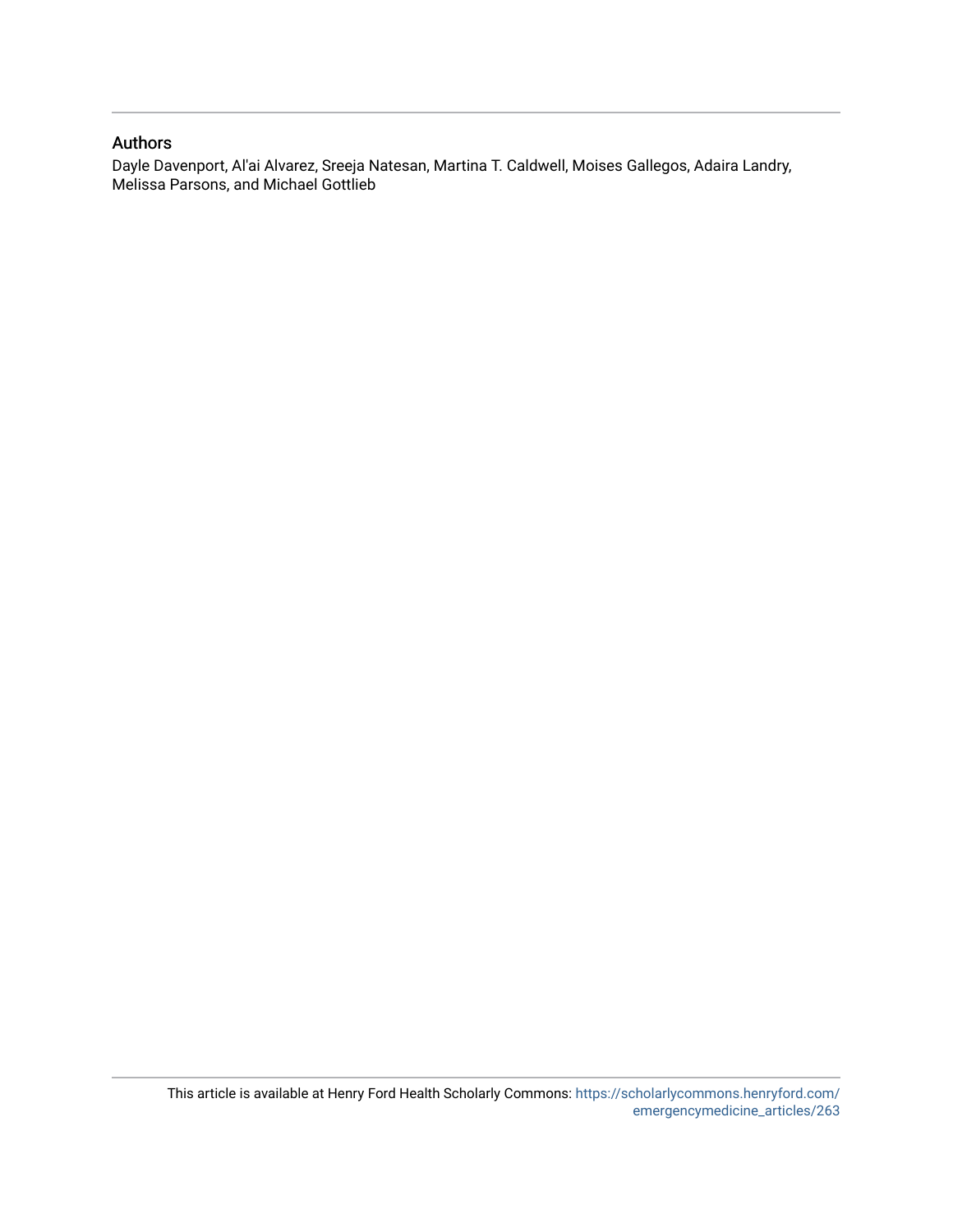# **UC Irvine**

**Western Journal of Emergency Medicine: Integrating Emergency Care with Population Health**

## **Title**

Faculty Recruitment, Retention, and Representation in Leadership: An Evidence-Based Guide to Best Practices for Diversity, Equity, and Inclusion from the Council of Residency Directors in Emergency Medicine

## **Permalink**

<https://escholarship.org/uc/item/0pt1w95h>

## **Journal**

Western Journal of Emergency Medicine: Integrating Emergency Care with Population Health, 23(1)

## **ISSN**

1936-900X

## **Authors**

Davenport, Dayle Alvarez, Al'ai Natesan, Sreeja [et al.](https://escholarship.org/uc/item/0pt1w95h#author)

#### **Publication Date** 2022

## **Supplemental Material**

<https://escholarship.org/uc/item/0pt1w95h#supplemental>

## **Copyright Information**

Copyright 2022 by the author(s).This work is made available under the terms of a Creative Commons Attribution License, available at <https://creativecommons.org/licenses/by/4.0/>

Peer reviewed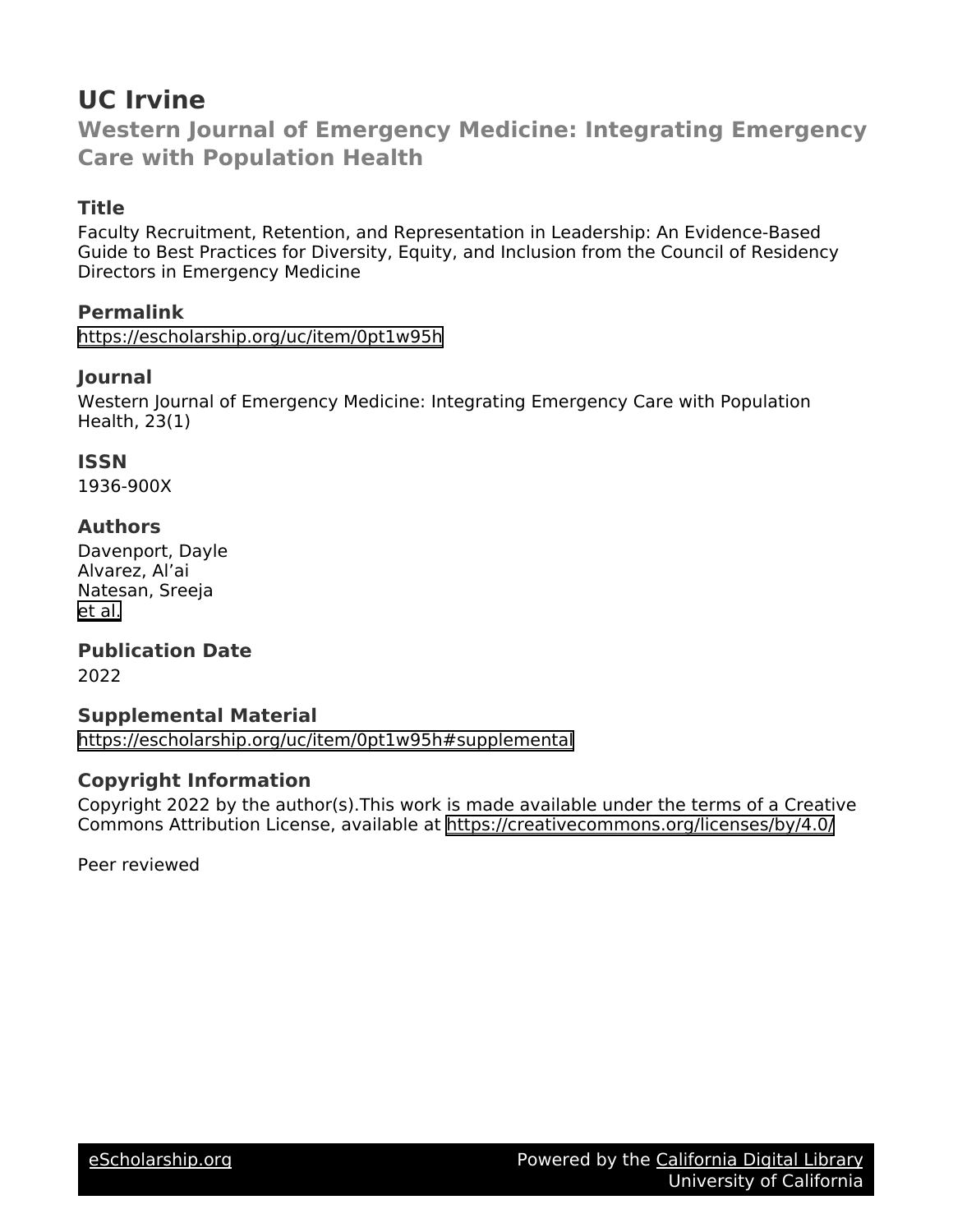# **Faculty Recruitment, Retention, and Representation in Leadership: An Evidence-Based Guide to Best Practices for Diversity, Equity, and Inclusion from the Council of Residency Directors in Emergency Medicine**

| Dayle Davenport, MD*                     | *Rush University Medical Center, Department of Emergency Medicine, Chicago, Illinois     |
|------------------------------------------|------------------------------------------------------------------------------------------|
| Al'ai Alvarez, MD <sup>+</sup>           | <sup>†</sup> Stanford University School of Medicine, Department of Emergency Medicine,   |
| Sreeja Natesan, MD <sup>‡</sup>          | Stanford, California                                                                     |
| Martina T. Caldwell, MD, MS <sup>§</sup> | <sup>‡</sup> Duke University School of Medicine, Division of Emergency Medicine, Durham, |
| Moises Gallegos, MD, MPH <sup>+</sup>    | North Carolina                                                                           |
| <b>Adaira Landry, MD</b> <sup>1</sup>    | SHenry Ford Health System, Department of Emergency Medicine, Detroit, Michigan           |
| Melissa Parsons, MD                      | "Harvard University School of Medicine, Division of Emergency Medicine, Boston,          |
| Michael Gottlieb, MD*                    | <b>Massachusetts</b>                                                                     |
|                                          | "University of Florida School of Medicine, Department of Emergency Medicine,             |
|                                          | Jacksonville, Florida                                                                    |

*Section Editor:* Douglas Ander, MD and K. Tom Xu, MD, PhD Submission history: Submitted June 19, 2021; Revision received June 19, 2021; Accepted August 2, 2021 Electronically published January 3, 2022 Full text available through open access at http://escholarship.org/uc/uciem\_westjem DOI: 10.5811/westjem.2021.8.53754

Improving the recruitment, retention, and leadership advancement of faculty who are underrepresented in medicine is a priority at many academic institutions to ensure excellence in patient care, research, and health equity. Here we provide a critical review of the literature and offer evidence-based guidelines for faculty recruitment, retention, and representation in leadership. Recommendations for recruitment include targeted recruitment to expand the candidate pool with diverse candidates, holistic review of applications, and incentivizing stakeholders for success with diversity efforts. Retention efforts should establish a culture of inclusivity, promote faculty development, and evaluate for biases in the promotion and tenure process. We believe this guide will be valuable for all leaders and faculty members seeking to advance diversity, equity, and inclusion in their institutions. [West J Emerg Med. 2022;23(1)62–71.]

#### **BACKGROUND**

Many academic institutions are prioritizing diversity, equity, and inclusion (DEI) in an effort to improve the recruitment, retention, and leadership advancement of faculty who are under-represented in medicine (UIM)\*.<sup>1,2</sup> Diversity in leadership provides many benefits, including the ability to reduce implicit bias in care, allow for diversity of thought and perspectives in institutional-level decisions, and improve visibility of UIM faculty who are frequently overlooked

and under-represented in positions of power.<sup>3</sup> Other benefits include understanding of social justice implications and improved student outcomes in the areas of professionalism, humanism, and cultural competency.<sup>4,5</sup> In emergency medicine (EM), where diverse pathology, patient populations, and workflows are inherent, DEI efforts are a vehicle toward excellence in patient care, research, and health equity.

In medical education, lack of a diverse faculty can impede residency recruitment efforts for UIM candidates.<sup>6-8</sup> Programs

\* Under-represented minority (URM) was a term defined by the Association of American Medical Colleges (AAMC) consisting of Black, Mexican-American, mainland Puerto Rican, and Native American (referring to American Indian and natives of Alaska and Hawaii) racial groups. In 2004 the AAMC expanded this definition to "under-represented in medicine" (URiM or UIM); UIM references those ethnic and racial populations in the medical profession who are under-represented relative to their respective numbers in the greater population. For consistency, we will use the term UIM, although we acknowledge the variable usage both in literature and in practice.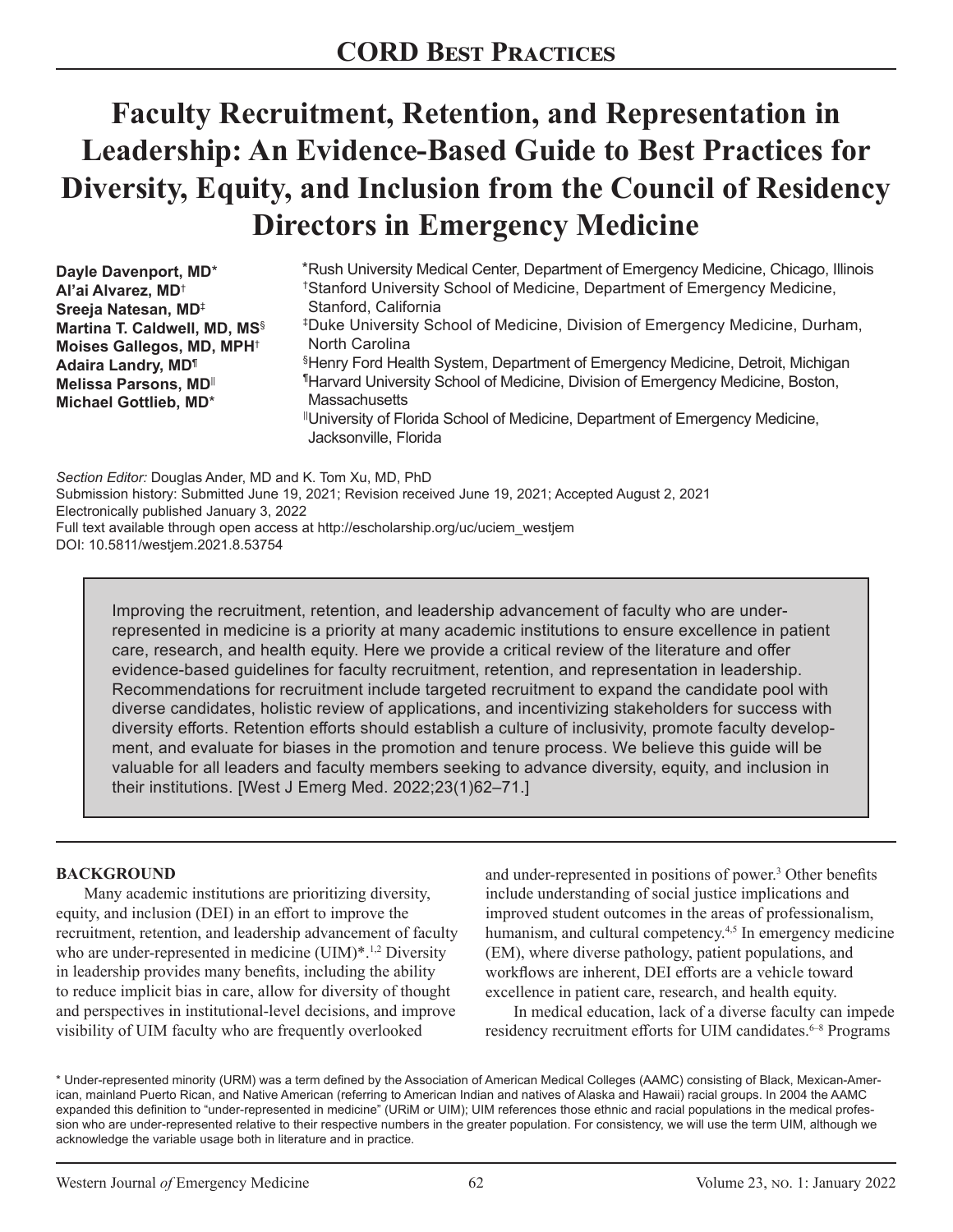that demonstrate diversity through a higher percentage of UIM faculty had higher proportions of UIM residents.<sup>7,8</sup> However, recent data on residents from the 20 largest specialties over 11 academic years (2007-2018) found that no specialty represented either the Black or Hispanic populations comparable to the overall United States population.<sup>9</sup> In light of the critical role that faculty diversity plays in resident recruitment, optimizing patient care, and workplace culture, we sought to summarize the current literature and provide best practice recommendations for faculty recruitment, retention, and representation in leadership.

#### **CRITICAL APPRAISAL**

This article is the seventh in a series of evidencebased best practice reviews from the Council of Residency Directors in Emergency Medicine (CORD) Best Practices Subcommittee.<sup>10-15</sup> With the assistance of a medical librarian, we searched MEDLINE via PubMed for articles published from inception to January 21, 2021, using robust and sensitive keyword variations that relied on PubMed's automatic termmapping to apply the appropriate medical subheadings terms focused on diversity, equity, and inclusion (Appendix). We also reviewed the bibliographies of all relevant articles for additional studies. Articles were screened independently by two authors to evaluate for any papers addressing recruitment and retention for faculty. We included articles if either author recommended inclusion.

The search yielded 2080 unique articles, of which 70 were deemed to be directly relevant for inclusion in this review. When supporting data was not available, recommendations were made based upon the authors' combined experience and consensus opinion. The level and grade of evidence were provided for each best practice statement according to the Oxford Centre for Evidence-Based Medicine criteria (Tables 1 and 2).16 Prior to submission, the manuscript was reviewed by the entire CORD Best Practices Subcommittee. It was subsequently posted to the CORD website for two weeks for review and feedback from the entire CORD community.

#### **RECRUITMENT STRATEGIES Institutional Mission Statements**

Diversity and inclusion should be part of every institution's mission statement to provide evidence of the explicit commitment to these principles as well as its importance to the advancement of health equity for the community.1,17 Institutions need to be authentic to a mission of diversity and inclusion with action, not just rhetoric.<sup>18</sup> One radiology department created a departmental diversity web page as part of their recruitment efforts, which included an explicit statement of their diversity mission and videos from program leadership.<sup>19</sup> The University of Michigan tied diversity to its mission of academic excellence (referred to as the "Michigan Mandate") and allocated 1% of the university's budget annually for diversity initiatives. As a result of this,

| <b>Table 1.</b> Oxford Centre for Evidence-Based Medicine Levels of |  |
|---------------------------------------------------------------------|--|
| Evidence. $16$                                                      |  |

| Level of evidence | Definition                                                     |
|-------------------|----------------------------------------------------------------|
| 1a                | Systematic review of homogenous RCTs                           |
| 1b                | Individual RCT                                                 |
| 2a                | Systematic review of homogenous cohort<br>studies              |
| 2b                | Individual cohort study or a low-quality<br>RCT <sup>*</sup>   |
| За                | Systematic review of homogenous case-<br>control studies       |
| 3b                | Individual case-control study**                                |
| 4                 | Case series or low-quality cohort or case-<br>control study*** |
| 5                 | Expert/consensus opinion                                       |

\*defined as <80% follow up; \*\*includes survey studies and crosssectional studies; \*\*\*defined as studies without clearly defined study groups.

RCT, randomized controlled trial.

|                               | Table 2. Oxford Centre for Evidence-Based Medicine grades of |
|-------------------------------|--------------------------------------------------------------|
| recommendation. <sup>16</sup> |                                                              |

| Grade of evidence | Definition                                                                           |
|-------------------|--------------------------------------------------------------------------------------|
| A                 | Consistent level 1 studies                                                           |
| B                 | Consistent level 2 or 3 studies or<br>extrapolations* from level 1 studies           |
|                   | Level 4 studies or extrapolations* from<br>level 2 or 3 studies                      |
|                   | Level 5 evidence or troublingly inconsistent<br>or inconclusive studies of any level |

\*"Extrapolations" are where data is used in a situation that has potentially clinically important differences from the original study situation.

UIM matriculation doubled, UIM faculty markedly increased, and more UIM faculty were promoted to leadership positions and received tenure.<sup>20</sup>

## **Expand the Candidate Pool**

Networking and peer support from other UIM faculty are essential to decreasing the sense of isolation and increasing satisfaction among UIM faculty.<sup>1,21,22</sup> A scoping review noted that the lack of a "critical mass" of UIM faculty was a deterrent to new UIM faculty applicants, further perpetuating the imbalance.<sup>18</sup> Modeled after the Rooney Rule in National Football League policy, one program required the inclusion of at least two qualified UIM candidates representing diversity in the applicant pool for each position and invited at least one of these candidates to participate in an on-campus interview.23 In cases where there is little faculty diversity, the 2008 CORD Academic Assembly Diversity Workgroup recommended expressing that you are actively recruiting for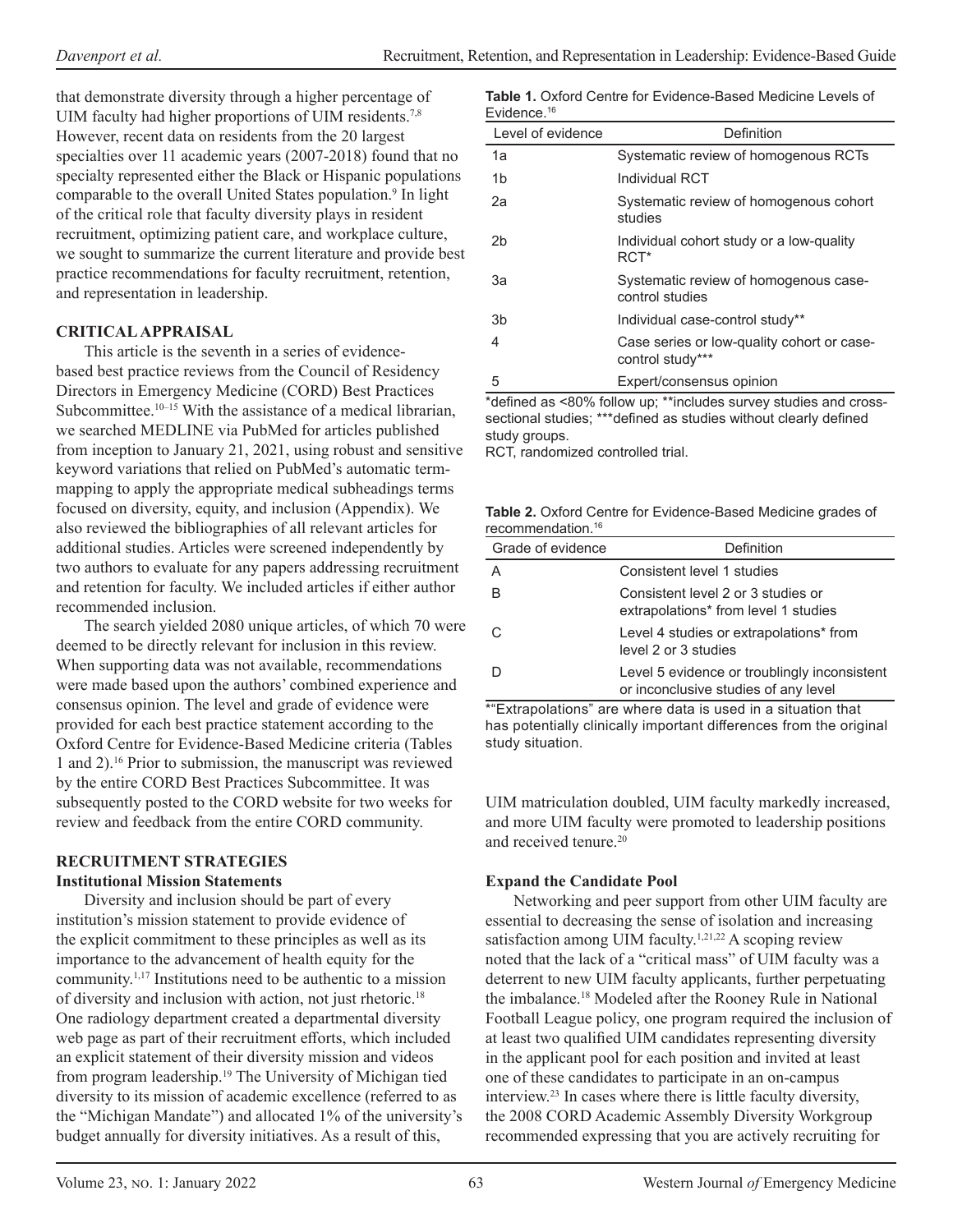diverse racial and ethnic backgrounds as well as using the institution's local and community demographics to highlight the diversity of the patient population.<sup>24</sup> A 2011 survey found that medical student diversity was the strongest predictor of faculty diversity, highlighting the need to establish early pipelines and pathways.<sup>25</sup> The Center for Multicultural and Community Affairs (CMCA) at the Mount Sinai School of Medicine created a dedicated council in 2008 to improve coordination of outreach, recruitment, and retention activities of UIM physician and non-physician scientists by including representatives institution-wide to support efforts from prematriculation through postgraduate training.<sup>26</sup>

#### **Create Diverse Recruitment Committees**

Recruitment committees should be composed of a diverse group of members and/or institutional diversity leaders (eg, Chief Diversity Officer, Assistant Dean of Diversity).<sup>1</sup> Diversity recruitment should be a joint effort between UIM and non-UIM faculty so that it does not unduly burden UIM faculty.<sup>18,22</sup> Responsibilities of a diversity-oriented recruitment committee are outlined in Table 3.<sup>1</sup> As part of a successful, multifaceted strategic plan to promote diversity at the University of Michigan Department of Surgery, a standing departmental recruitment committee was selected via nomination. Members were intentionally selected to ensure diversity with respect to gender, race, academic rank, and subspecialty. The committee identified a diverse pool of applicants that had been previously overlooked while maintaining faculty excellence.<sup>23</sup>

Table 3. Responsibilities of recruitment committees.<sup>1</sup>

- 1. Define diversity criteria for potential candidates.
- 2. Create a diversity statement.
- 3. Implement a strategic process for recruitment of diverse candidates.
- 4. Monitor the success of the recruitment initiatives.
- 5. Advocate for change throughout the institution.

Similarly, the Mount Sinai Diversity Leadership Council was established to promote diversity in faculty recruitment, retention, and development. Senior-level faculty representatives (Diversity Liaisons) from all departments were chosen to enhance faculty diversity and report diversity metrics (eg, trends, climate, faculty mentoring, advancement) to the Dean. They also developed specific departmental action plans under the guidance of department chairs and shared best practices for improving faculty diversity, retention, development, and advancement.<sup>26</sup>

#### **Incentivize Stakeholders and Create Accountability**

Tracking institutional and departmental diversity metrics is necessary to set goals, identify effective strategies and opportunities for improvement, and incentivize success. $26,27$ 

This process could include tracking promotion, retention, and leadership positions among UIMs vs non-UIMs.27,28 This could also include assessing the climate of inclusion with surveys, interviews, and focus groups to measure the prevalence of bias and discrimination and to document continued challenges, microaggressions, and other barriers to an inclusive workplace culture.27–29 Institutional and departmental dashboards should include diversity and equity goals to monitor performance.1,30,31

Incentive bonuses, academic promotion, and eligibility to leadership positions for all faculty could be tied to participation in diversity and inclusion activities and performance metrics on diversity outcomes.<sup>32</sup> The Medical University of South Carolina developed an assessment tool for each department that included quantitative and qualitative variables (eg, UIM individuals recruited, grand rounds/seminars on diversity, UIM speakers, activities related to healthcare disparities and social determinants of health, and implementation of cultural competency training). Department chairs were required to complete the assessment annually, develop annual diversity goals, and report the results institution-wide, with end-of-year incentives tied to their results.<sup>33</sup>

External reporting of departmental and residency diversity compared with national data can be useful to rally support for recruitment resources.<sup>17,34</sup> Funding agencies (eg, the National Institutes of Health [NIH]) could consider an institution's demonstrated commitment to diversifying faculty when making funding decisions, particularly for diversity fellowships and grants.<sup>35</sup>

In the United Kingdom, the National Health Service (NHS) adopted a Workforce Race Equality Standard for all NHS organizations, requiring that they meet measurable improvement on nine diversity metrics, including adequate representation of UIM staff and senior leadership, UIM representation on organizational boards that reflect the demographics of the community, reductions in reports of discrimination, and annual open publication of progress.<sup>36</sup> This led to reduced discrimination reports and improvements in UIM promotion.<sup>37</sup> The Athena Scientific Women's Academic Network was created to increase representation and equity for women in science, technology, engineering, and medicine.<sup>38</sup> Institutions that improved gender parity were given awards, and in 2011 government funding from the National Institute for Health Research was restricted to those institutions.<sup>38</sup> This restriction of government funding led to improvements in career satisfaction, job opportunities, and professional development.<sup>38</sup> A similar model could be used for UIM faculty.

#### **Inclusive Marketing and Targeted Recruitment**

Language, images used for marketing, and the process of disseminating promotional materials should be assessed for bias and barriers to UIM recruitment and include clear non-discrimination policies.<sup>27</sup> Links to diversity and inclusion web pages at the program, departmental, and institutional levels can be used to highlight current successes and future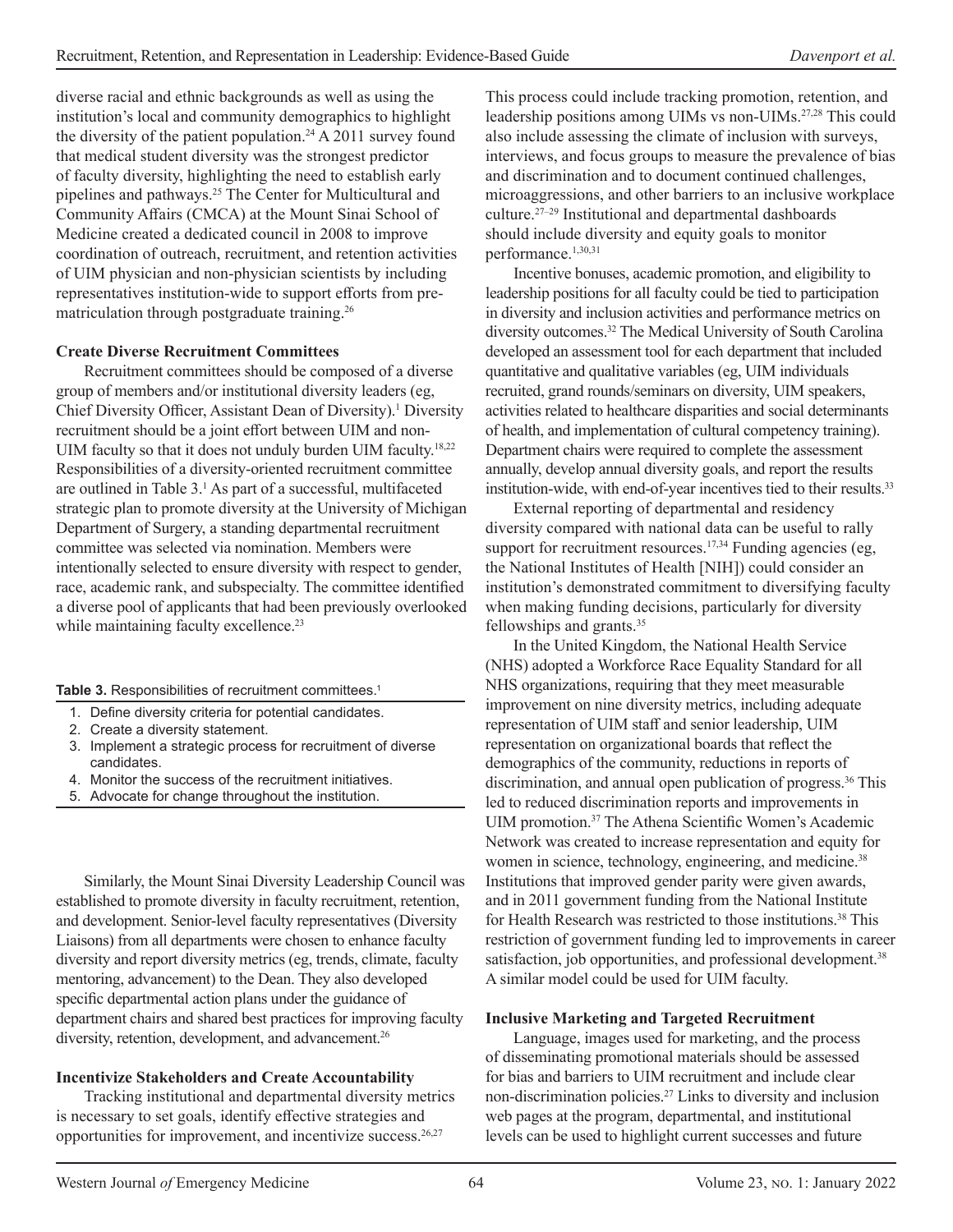goals.24,34 Openings should be posted on the job sites of societies representing under-represented groups (e.g., National Hispanic Medical Association).<sup>23</sup> Social media can also be used to emphasize the institution's commitment and progress in DEI efforts and engage potential candidates.23,39 Aggressive recruitment and hiring of competitive UIM candidates, even when the department is not engaged in an official search, can establish a culture that prioritizes resource allocation to faculty diversity.31,40 Department chairs should use the network of diverse faculty, diversity committee members, and national conferences to identify potential candidates.<sup>40</sup>

#### **Recruitment Packages**

Existing debt, compounded by salary inequities and lower rates of generational wealth, can impact career choices by UIM physicians.40–42 One study found that UIM faculty were more likely to report needing to supplement their income vs non-UIM faculty.<sup>41</sup> This has led some UIM faculty to pursue non-academic positions and UIM physicians with significant debt to have greater attrition rates.<sup>21,41,43</sup> This suggests that debt reduction programs, which benefit all faculty, may result in reduced attrition rates for UIM faculty.<sup>41</sup> In fact, institutions should consider targeted funding initiatives and recruitment packages specifically for UIM faculty,<sup>17,44</sup> as medical school recruitment packages (eg, salaries, research and development resources, flexible work hours, and environment that promote growth and success) were found to be the primary factor in the recruitment of UIM faculty.<sup>31</sup> In 2004, one otolaryngology department created a multifaceted effort to actively recruit and retain diverse faculty, which included an evaluation of salary.<sup>45</sup> Over a 10-year period, they saw a significant increase in the percentage of women and UIM faculty, as well as the resolution of salary differences for women.<sup>45</sup>

#### **Holistic Review, Standardization, and Faculty Ambassadors**

Faculty selection should employ a holistic review of candidate applications.19,30 Holistic review emphasizes the need to assess characteristics that the institution values. For example, one group asked questions that were behavior-based on topics related to clinical practice, education, leadership, and diversity and inclusion (eg, "What do you see as the fundamental characteristics of an inclusive environment?").<sup>23</sup> They also sought to standardize the interview process by conducting group interviews for each candidate, having the same committee member ask the same question of all candidates, and using a standardized evaluation tool and scoring system.<sup>23</sup> Another group used faculty ambassadors, which connected a current UIM faculty member with faculty recruits from various departments during the interview process. The ambassador shared their experiences, discussed the work environment, the community, and social opportunities.33,46 Following the interview, all candidates, hires, and committee participants should be asked to assess the overall strategy and provide feedback of the program.<sup>23,47</sup>

#### **Implicit Bias Training**

Interviewees are subject to biases of the interviewer, particularly when assessing the "fit" of a candidate.<sup>48</sup> This can be particularly problematic for women and UIM candidates, with one study finding that fictitious resumes of Black candidates were rated more negatively than those of White candidates.49 In surgical and procedure-based disciplines, even the evaluation of technical skills is subject to bias, impacting recruitment and advancement.<sup>23</sup> Therefore, it is important to engage in anti-bias training for interviewers,  $27,50$  with one program requiring its recruitment committee to complete the Implicit Association Test and an Association of American Medical Colleges (AAMC) online unconscious bias seminar.<sup>23</sup>

#### **Best Practice Recommendations:**

- 1. The institutional and departmental mission statements should include an explicit commitment to diversity, equity, and inclusion. (Level 5, Grade D)
- 2. Institutions and departments should make focused efforts to expand the candidate pool with diverse candidates. (Level 4, Grade C)
- 3. Departmental and institutional recruitment committees should include diverse membership. (Level 4, Grade C)
- 4. Institutions should incentivize all stakeholders and increase accountability for diversity efforts. (Level 3b, Grade C)
- 5. Departments and institutions should engage in inclusive marketing and targeted recruitment of UIM candidates. (Level 3b, Grade C)
- 6. Institutions should consider recruitment packages and debt reduction programs for UIMs and ensure equitable salaries (Level 3b, Grade C)
- 7. Interview committees should use a holistic review of applications and consider faculty ambassadors. (Level 3b, Grade C)
- 8. Interviewers should undergo implicit bias training. (Level 4, Grade C)

## **RETENTION STRATEGIES**

#### **Establish a Culture of Inclusivity**

Improving diversity cannot occur without creating a climate of inclusion that promotes cultural understanding and cultural competency.1,33,51 The AAMC outlines a four-step process for assessing an institution's culture with reflective questioning, data collection, synthesis and analysis to identify barriers, and the creation and assessment of outcomes (Table 4).<sup>52</sup> Facilitated discussions on race and racism can create constructive dialogues to reduce prejudice and misinformation.<sup>1,22</sup> Faculty should undergo organization-wide training to identify and respond to structural racism, address personal biases (via implicit association testing and bias training), and have pathways of accountability for intolerance and discriminatory behaviors through effective formal channels (eg, human resources, supervisors, ombudsman).18,29,30,53 The system must support individuals subjected to discrimination and reporters of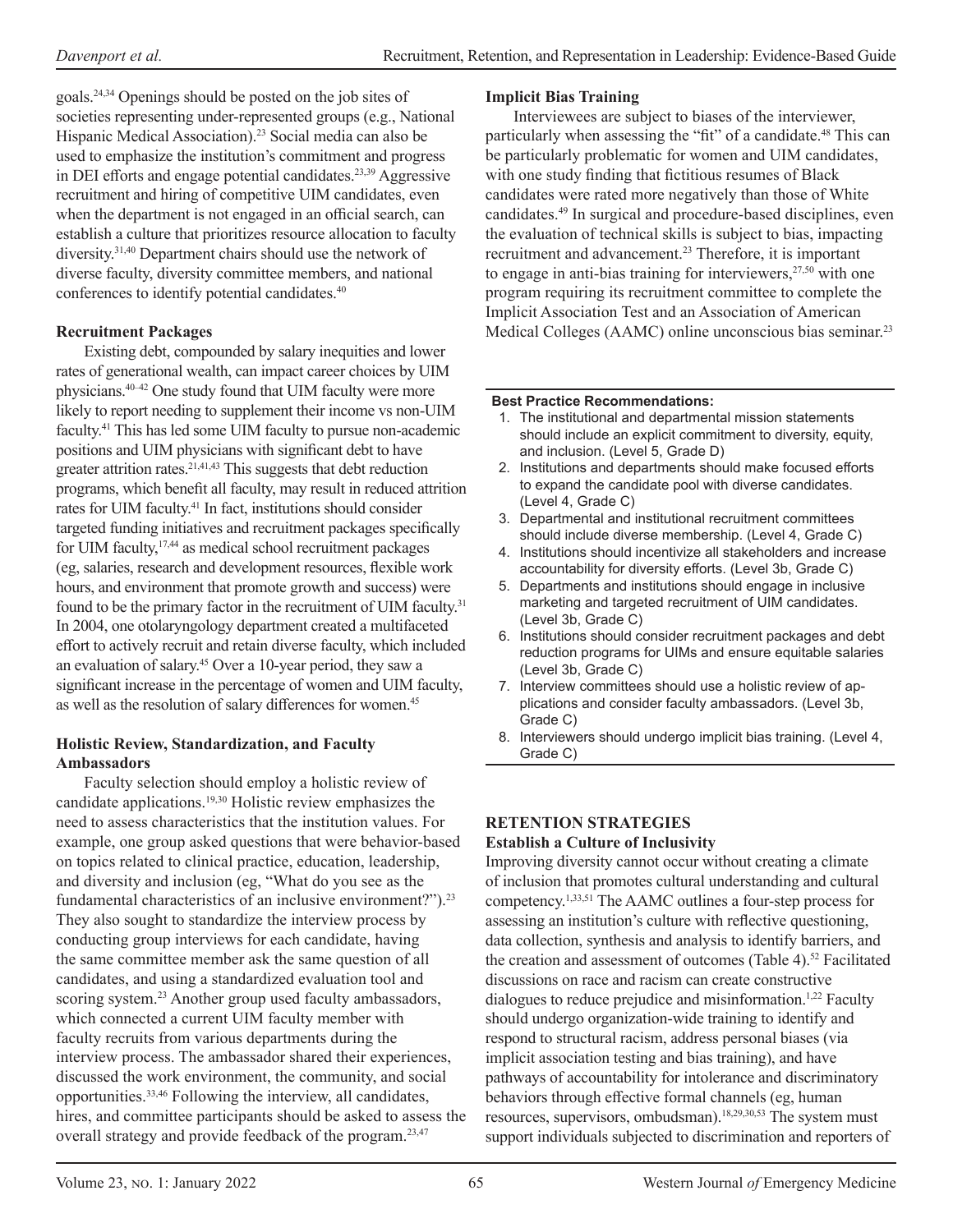| Step 1:<br><b>Reflective Questions</b> | Begin the process of understanding<br>diversity and inclusion in your<br>institution by personal reflection on<br>relevant criteria.                       |
|----------------------------------------|------------------------------------------------------------------------------------------------------------------------------------------------------------|
| Step 2:                                | Gather qualitative and quantitative                                                                                                                        |
| Data Collection                        | indicators of diversity and inclusion at<br>your institution.                                                                                              |
| Step 3:<br>Synthesis and Analysis      | Carefully identify the areas of strength<br>and opportunities for development at<br>your institution.                                                      |
| Step 4:<br>Leverage Findings           | Translate the products of your<br>assessment into institutional<br>outcomes through communication<br>with stakeholders and institutional<br>change agents. |

**Table 4.** American Association of Medical Colleges four-step process\* for assessing institutional culture.

\*Adapted from AAMC.52

discrimination who fear retaliation.<sup>[29](https://www.zotero.org/google-docs/?5iO0DV)</sup> Institutional policies must also combat structural racism in evaluations, compensation, promotions, and leadership opportunities including annual reviews to assess for bias.22,29,54

#### **Address Unique Burdens of UIM Faculty**

Faculty who are UIM experience differential treatment secondary to their race and ethnicity, impacting wellness, mental health, academic productivity, and increasing turnover.1,42 They also describe feeling increased scrutiny and the need to represent the entirety of their race/culture with a pressure to be near-perfect in both clinical and nonclinical environments.22 The lack of inclusion and recurrent microaggressions they experience or witness causes feelings of stress, anxiety, hopelessness, social isolation, and expendability.1,29,55 To combat these, some experts have recommended wellness initiatives that specifically address the unique experiences and challenges of UIM faculty.<sup>22,42</sup>

These UIM faculty, especially junior UIM faculty, are often disproportionately asked to participate in administrative/committee responsibilities, volunteer in community settings, and mentor UIM students or residents relative to non-UIM faculty.18,43,56 Although it is helpful for the institution to have UIM role models for trainees, this can undermine UIM faculty success and career development by decreasing the time available to participate in scholarly work that is more valued (eg, grants, publications) while balancing clinical work.1,40,57,58 Diversity initiatives should not impose a "tax" on UIM faculty, but should be an institutional goal where all administrators and leaders are trained to recognize and address biases and are responsible for implementing diversity and inclusion initiatives. Educational value units or equivalent credit should also be created to recognize and reward diversity work via non-clinical time, career advancement, and financial compensation.<sup>31</sup>

While diversity has been lauded as a means to decrease healthcare disparities and provide a pool of physicians to care for underserved patients, UIMs should not be selectively steered or expected to care for underserved populations. The medical workforce as a whole should share responsibility for meeting the healthcare needs of the underserved. The repetitive mention in the literature of UIM physician service commitment to vulnerable populations reinforces a narrative that may limit UIM practice, research, and leadership opportunities.<sup>4</sup> Similarly, the argument for physician-patient concordance creating better healthcare outcomes may limit UIM physicians' ability to practice in all regions and may lead to the perception that similar benefits would be seen with non-UIM physicians (eg, White patients would receive better care from White physicians).<sup>4</sup> Therefore, it is important to support UIM faculty interests and avoid making assumptions about their preferred patient populations or fields of research.

#### **Institutional Diversity Leaders**

Many institutions have introduced a Chief Diversity Officer (CDO), whose responsibilities include initiating, developing, and ensuring compliance with institutional and federal diversity strategies. The CDO may also promote health equity research, ensure equitable sourcing of vendors, support affinity marginalized groups, and address disparities in the patient experience.31 To be effective this individual must have the power and influence to enact change.<sup>59</sup> Creating a CDO position without institutional diversity efforts has not been shown to significantly impact faculty diversity.<sup>60</sup> In addition to the CDO position, institutions should consider assistant/associate deans of diversity. The Medical University of South Carolina created a diversity office staffed by a senior associate dean for diversity, an associate dean for resident inclusion and diversity education, a manager for recruitment, and a manager for diversity initiatives.33 A radiology department created a Vice Chair of Diversity as part of its efforts to increase diversity. They also collaborated frequently and directly with the institution's Office of Diversity and Associate Vice Dean of Diversity.<sup>19</sup>

#### **Leadership and Academic Advancement**

While racial/ethnic minorities consist of 40% of the US population, UIM physicians comprise only 9% of medical school faculty and 18% of medical students.<sup>3,61</sup> Although data from the AAMC shows that UIM representation has increased over time, UIMs are less likely than their non-UIM colleagues to be promoted from assistant to associate professor and from associate to full professor.42,62,63 Over a 10-year period, the probabilities of promotion were lower and probabilities of attrition were higher for UIM faculty and women.<sup>41</sup> UIM physicians are less likely to hold administrative leadership positions in various departments,<sup>3,64-66</sup> serve as program directors,<sup>67,68</sup> receive NIH research awards,<sup>3</sup> grants,<sup>26</sup> and receive tenure<sup>69</sup> than their non-UIM peers. Even after adjusting for tenure status, degree, gender, and NIH award status, UIM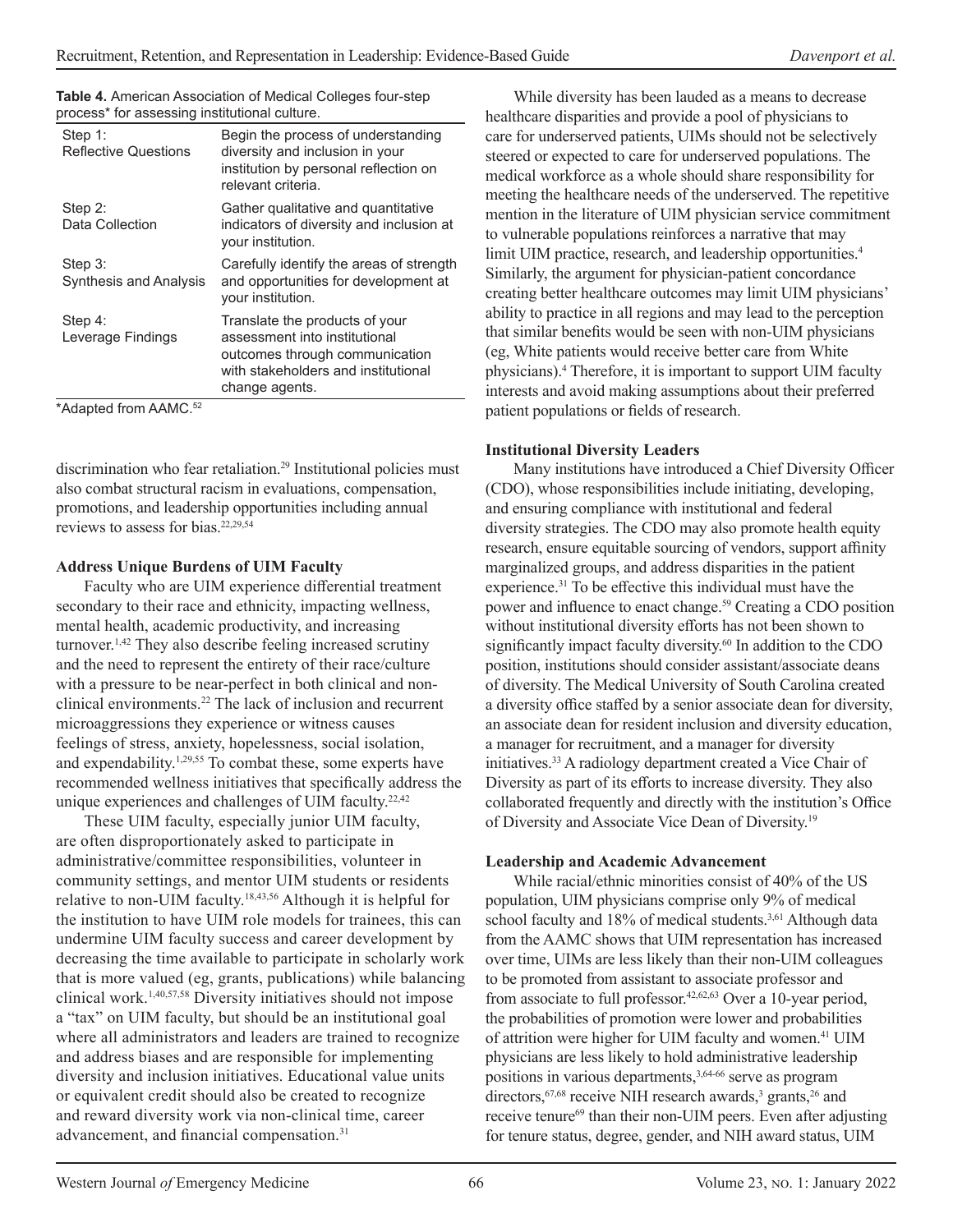faculty have significantly longer time to promotion when compared to their White counterparts.<sup>1</sup> Therefore, it is critical to ensure UIMs are advanced equitably and to assess for bias in the promotion and tenure process. Transparency regarding the criteria for promotion, a systematic plan to address disparities in promotion, and consistent mentoring of UIM faculty to meet these criteria is also necessary.<sup>1</sup> Additionally, UIM faculty should be sought out for new leadership positions and all institutions should prioritize a diverse leadership team.<sup>69,70</sup>

#### **Faculty Development Programs**

A 2012 study found that only 29% of medical schools had faculty development programs specifically targeted to UIM faculty.<sup>62</sup> Effective faculty development programs should be institution-wide, rather than just select departments and divisions.17 One institution created an institution-wide diversity program with structured individual mentoring to UIM faculty, specific professional development opportunities, social events, and salary support for scholarly endeavors, which led to an increase in the percentage of UIM faculty from 4% to 7%.<sup>62</sup> Another institution initiated a strategic plan to increase diversity among its students, resident physicians, and faculty, which involved an expansion of pipeline and mentoring programs (ranging from high school to faculty), and nearly doubled the number of UIM faculty.<sup>33</sup> One medical school sponsored educational programs for faculty leadership development, including programs specific to UIM faculty resulting in a doubling of the number of UIM faculty.<sup>71</sup>

The Harold Amos Medical Faculty Development Program (AMFDP), a national program of the Robert Wood Johnson Foundation, was instituted to support academic physicians from historically disadvantaged backgrounds to promote faculty diversity and address health inequity. In a study using the 2003- 2008 application period, scholars (individuals who were funded by AMFDP) and non-scholars (individuals who completed finalround interviews but were not funded) were compared. Scholars and non-scholars had similar levels of academic productivity with no differences in publications, federal grant awards, or federal grant dollars. However, scholars were more likely to report attaining a leadership position, earning a promotion to associate professor or higher, and remaining in academic medicine.<sup>3</sup>

Institutional support to help UIM junior faculty, particularly clinician-investigators, can be accomplished by creating internal faculty development programs, institutional minority faculty development awards, and salary support/protected time as the faculty member awaits independent funding.<sup>40</sup> Programs should have formal didactics on teaching, manuscript writing, preparation of grant applications, leadership, and training in additional areas critical for research (eg, biostatistics).<sup>31,35</sup> Guidance on negotiation, grants management, mentoring, and work-life balance is also beneficial.<sup>3</sup> The Mount Sinai CMCA established a Faculty Scholars Program that engaged over 60 junior faculty in formal research training and academic development programs. Fourteen of the scholars ultimately

participated in a sponsored Master of Science in Clinical Research or Master of Public Health program.<sup>26</sup>

#### **Local Mentorship and Sponsorship**

A qualitative study of UIM pediatric emergency physicians underscored the need for early mentorship and opportunities to enter a leadership pathway.<sup>22</sup> However, there has been a dearth of UIMs in academic medicine to serve as mentors and role models.21 Both UIM and non-UIM faculty should receive mentor training and serve as mentors for UIMs.<sup>32</sup> Another qualitative study of Black students emphasized the importance of having both UIM and non-UIM mentors.<sup>55</sup> In the strategic plan for diversity by the Medical University of South Carolina, each department developed a mentoring plan, identified a mentoring champion as a liaison to the Dean's Office, and paired junior faculty members with senior faculty for academic and professional development.<sup>33</sup> Senior faculty are instrumental for mentorship, and inclusion on grants can help advance a UIM junior faculty's career and potential for future grants.<sup>43</sup> Jeffe et al found that mentored K awardees had higher rates of retention and promotion. There was also a greater likelihood of promotion among assistant professors who received NIH awards.41 Therefore, it is important to support and mentor UIM clinician-researchers.

Non-UIM faculty more commonly receive sponsorship (senior members who amplify and promote junior members) than UIM faculty.<sup>18</sup> In a study of women faculty in medicine, women were less likely to be nominated for awards or new positions with UIM women most negatively impacted. The authors posited that social circles and familiarity created a perpetual culture of nominating the same White males for opportunities.<sup>72</sup> Thus, diversity councils and diversity champions who have both resources and influence are necessary to support UIM faculty retention and career advancement.<sup>18</sup>

## **Promote National Organization Membership**

In semi-structured interviews of women in academic emergency medicine at various stages of their careers, active participation in a national, woman-focused organization was found to engender opportunities and relationships that facilitated leadership. Membership increased access to mentors and sponsors, enabled scholarly work via peer mentorship and collaboration, assisted with navigating through barriers and bias, presented opportunities for awards, recognition, and speaking engagements, and cultivated a sense of belonging.<sup>73</sup> Similarly, a survey of members in the Academy for Diversity and Inclusion in Emergency Medicine within the Society for Academic Emergency Medicine found that participation led to more publications, didactic presentations, grand round presentations, and mentor/mentee relationships.<sup>74</sup> The Association of Black Cardiologists aims to promote diversity, boost collegiality in the field, and promote health disparities research and interventions. Through its scholarships, this group was able to partially fund cardiology subspecialty training for 44 Black cardiologists.75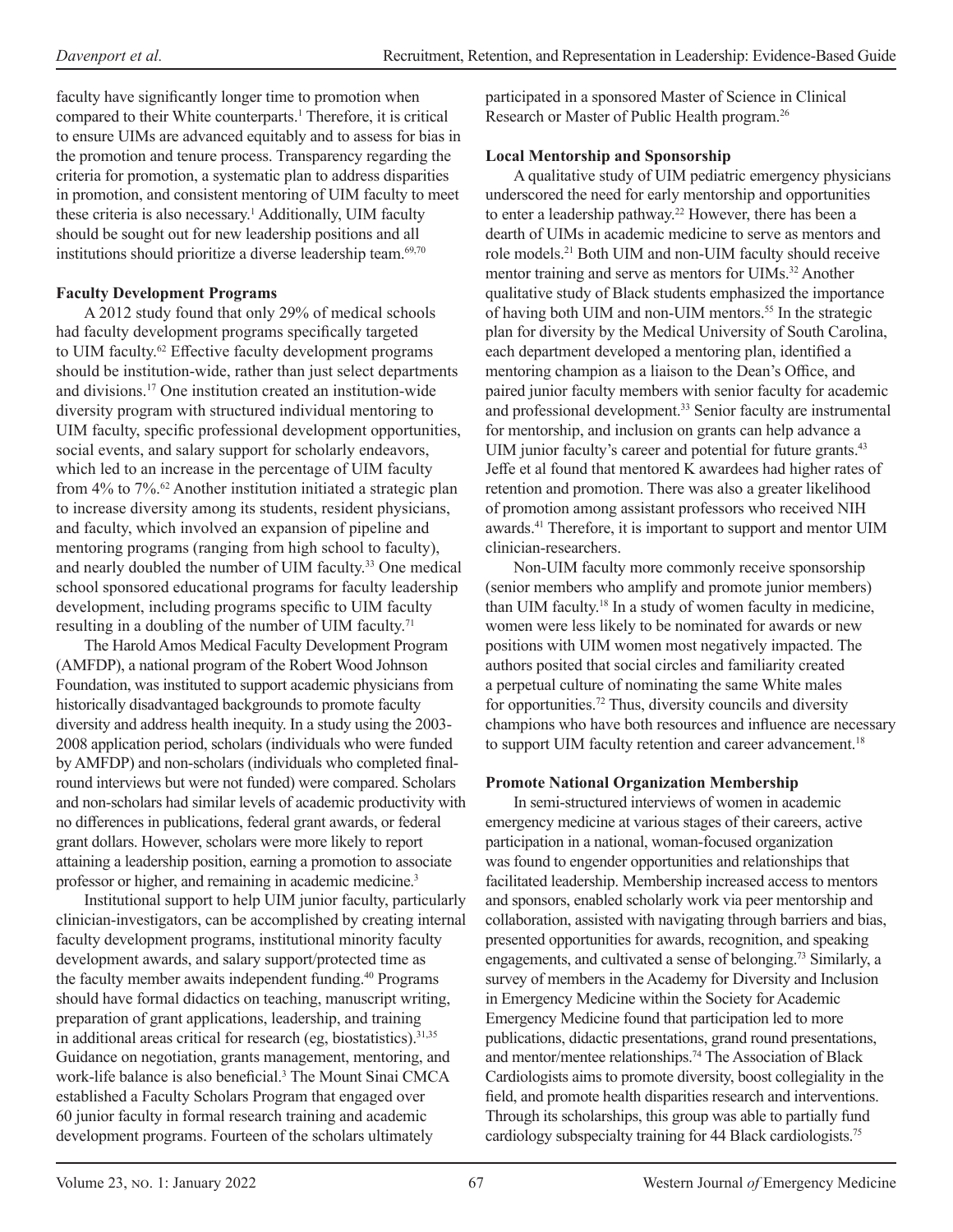The Academic Pediatric Association (APA) Research in Academic Pediatrics Initiative on Diversity (RAPID) is sponsored by the NIH National Institute of Diabetes and Digestive and Kidney Disorders. It is the first researcheducation program aimed at the successful recruitment, retention, and professional advancement of diverse earlycareer faculty in general academic pediatrics who are pursuing research careers. The RAPID key components include small research grants for young investigators, mentoring with faculty from the National Advisory Committee, networking at the annual Pediatric Academic Societies meeting, and career development at the annual two-day RAPID conference. The conference discusses research skills such as grant writing, publishing, presenting at national meetings, recruiting minority patients, and implicit bias, and addresses the unique challenges of minority faculty. There are also monthly conference calls to discuss research progress as part of a peer network. These RAPID scholars produced 56 publications and presented nationally. Participants felt the program helped them attain additional funding, NIH awards, and grants, and amplified their career trajectory. As participants were required to join the APA, it also increased the diversity of the national organization.<sup>76</sup>

#### **Best Practice Recommendations:**

- 1. Establish a culture of inclusivity. This should include cultural competency and bias training, as well as initiatives to identify and address discrimination. (Level 3b, Grade B)
- 2. Avoid overusing UIM faculty for administrative and mentoring positions and ensure that UIM faculty are properly supported and recognized for their contributions. (Level 3b, Grade C)
- 3. Create institutional diversity leadership positions, such as a Chief Diversity Officer or Assistant/Associate Dean of Diversity, that are backed by institutional support. (Level 3b, Grade C)
- 4. Ensure UIM faculty are promoted appropriately and evaluate for biases in the promotion and tenure process. (Level 3b, Grade C)
- 5. Create faculty development programs specifically focused on UIM faculty. (Level 3b, Grade B)
- 6. Pair UIM faculty with both UIM and non-UIM mentors. Leaders should sponsor qualified UIM faculty for opportunities. (Level 3b, Grade C)
- 7. Promote and support engagement with national organizations. (Level 3b, Grade B)

#### **LIMITATIONS**

While we used a comprehensive search methodology, it is possible some pertinent articles may have been missed in the current review. However, we sought to minimize the risk by reviewing all related studies in the bibliographies of included articles, using content and topic experts and undergoing presubmission review and approval by the CORD community.

Another limitation is the paucity of interventional studies and those focused on EM specifically. When robust, EMspecific data was not available, we used studies from other medical specialties, health-related professions, and expert opinions. Thus, some proposed recommendations may not be as effective for EM, and further studies are needed to ensure pertinence to EM.

#### **CONCLUSION**

Recruitment, retention, and advancement of UIM faculty are critical to increasing diversity, equity, and high-quality clinical care and trainee education within emergency medicine. This paper summarizes key strategies and provides best practice recommendations. We hope this manuscript will inform readers on how best to promote each of these components.

#### **Appendix.** Search strategy.

(((medical education OR meded[tiab]) AND (recruitment OR recruit\* OR retention[tiab] OR retain\* OR pipeline)) AND (diversity OR diverse OR inclusive OR underrepresented OR minority OR minorities OR ethnic OR ethnicity OR ethnicities OR racial OR race OR tokenism OR token[tiab] OR Black OR Asian OR Blacks OR Asians OR Puerto Rican OR Mexican American OR Native American OR American Indian OR Alaskan Native OR Hawaiian OR African American OR Hispanic OR Latino OR Latinx OR Latina)) AND (physician OR doctor OR trainee OR residency OR trainees OR residency OR interns OR intern OR faculty)

#### **ACKNOWLEDGMENTS**

We would like to thank the Council of Residency Directors in Emergency Medicine for its support of our committee and this project. We would also like to thank Samantha Kaplan, PhD for her assistance with the literature search.

#### **CORD Best Practice Committee 2020-2021**

**Michael Gottlieb, MD – Co-Chair** *Rush University Medical Center*

#### **Sreeja Natesan, MD – Co-Chair** *Duke University*

#### **John Bailitz, MD**

*Northwestern University, Feinberg School of Medicine*

#### **Brian Barbas, MD**

*Loyola University*

#### **Jennie Buchanan, MD** *Denver Health Medical Center*

#### **Richard Byyny, MD** *Denver Health Medical Center*

Western Journal *of* Emergency Medicine 68 68 Volume 23, No. 1: January 2022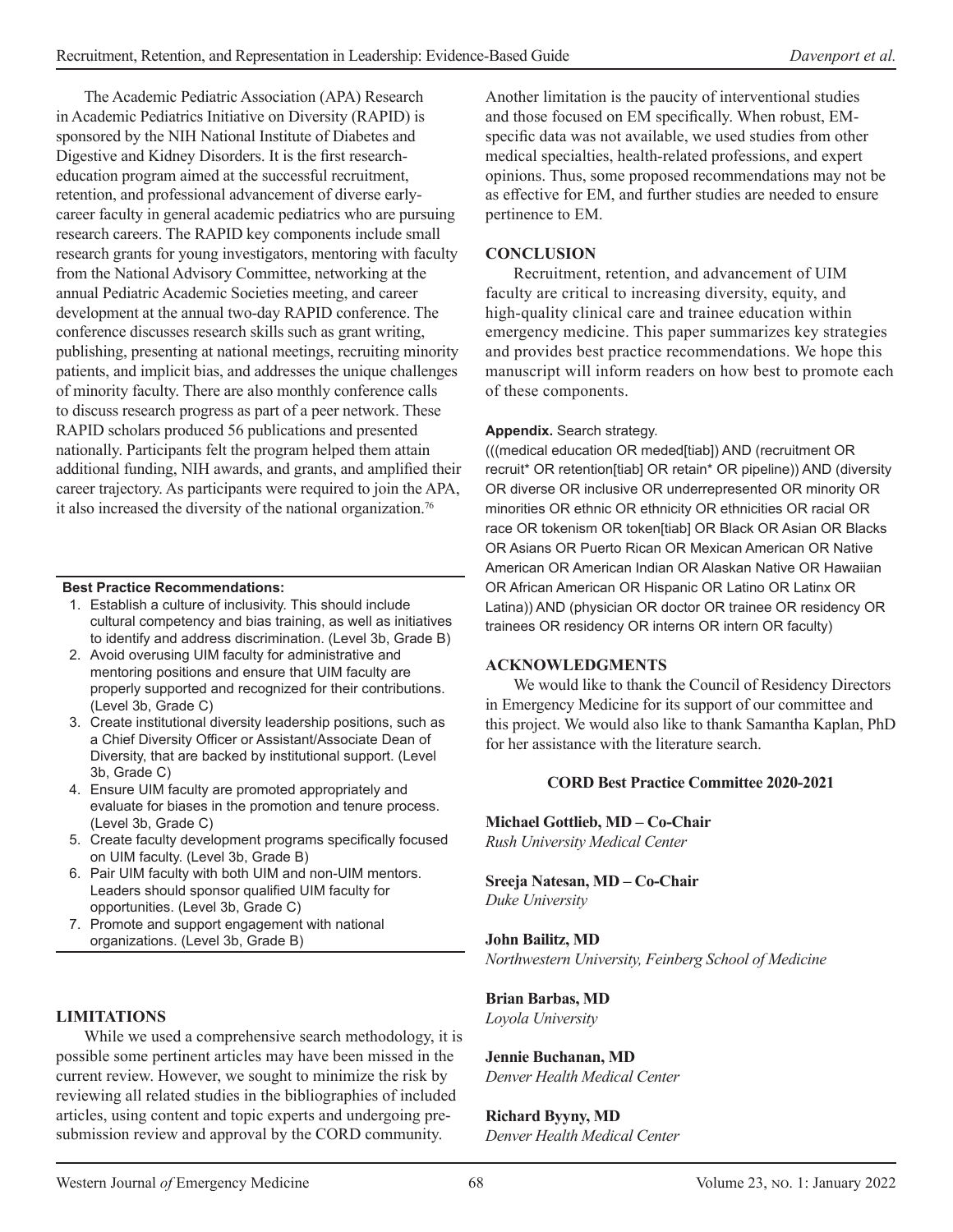#### **Guy Carmelli, MD** *University of Massachusetts Medical School*

**Molly Estes, MD** *Loma Linda University*

**Katja Goldflam, MD** *Yale University*

#### **Andrew Grock, MD** *University of California - Los Angeles*

**Jaime Jordan, MD** *University of California - Los Angeles*

**Andrew King, MD** *The Ohio State University*

**Krystin Miller, MD** *The Ohio State University*

**Melissa Parsons, MD** *University of Florida - Jacksonville*

## **Alexander Sheng, MD**

*Boston Medical Center*

## **Brian Wood, MD**

*St. Joseph's Medical Center*

*Address for Correspondence*: Dayle Davenport, MD, Rush University Medical Center, Department of Emergency Medicine, 1750 W. Harrison Street, Suite 108 Kellogg, Chicago, Illinois 60612. Email: drdayle@gmail.com.

*Conflicts of Interest*: By the *West*JEM article submission agreement, all authors are required to disclose all affiliations, funding sources and financial or management relationships that could be perceived as potential sources of bias. No author has professional or financial relationships with any companies that are relevant to this study. There are no conflicts of interest or sources of funding to declare.

*Copyright*: © 2022 Davenport et al. This is an open access article distributed in accordance with the terms of the Creative Commons Attribution [\(CC BY 4.0](http://creativecommons.org/licenses/by/4.0/)) License. See: [http://creativecommons.org/](http://creativecommons.org/licenses/by/4.0/) [licenses/by/4.0/](http://creativecommons.org/licenses/by/4.0/)

#### **REFERENCES**

- 1. Boatright D, Branzetti J, Duong D, et al. Racial and ethnic diversity in academic emergency medicine: How far have we come? Next steps for the future. *AEM Educ Train*. 2018;2(Suppl Suppl 1):S31-S39.
- 2. Groman R, Ginsburg J, and American College of Physicians. Racial and ethnic disparities in health care: a position paper of the American College of Physicians. *Ann Intern Med*. 2004;141(3):226-32.
- 3. Guevara JP, Wright M, Fishman NW, et al. The Harold Amos Medical Faculty Development Program: evaluation of a national program to promote faculty diversity and health equity. *Health Equity*. 2018;2(1):7-14.
- 4. Kelly-Blake K, Garrison NA, Fletcher FE, et al. Rationales for expanding minority physician representation in the workforce: a scoping review. *Med Educ*. June 2018.
- 5. Association of American Medical Colleges. Striving toward excellence: faculty diversity in medical education. Summer 2009. Available at: [https://www.yumpu.com/en/document/view/22797053/](https://www.yumpu.com/en/document/view/22797053/striving-toward-excellence-faculty-diversity-in-medical-education) [striving-toward-excellence-faculty-diversity-in-medical-education.](https://www.yumpu.com/en/document/view/22797053/striving-toward-excellence-faculty-diversity-in-medical-education) Accessed December 22, 2021.
- 6. Damp JB, Cullen MW, Soukoulis V, et al. Program directors survey on diversity in cardiovascular training programs. *J Am Coll Cardiol*. 2020;76(10):1215-22.
- 7. Boatright D, Tunson J, Caruso E, et al. The impact of the 2008 Council of Emergency Residency Directors (CORD) Panel on Emergency Medicine Resident Diversity. *J Emerg Med*. 2016;51(5):576-83.
- 8. Jarman BT, Borgert AJ, Kallies KJ, et al. Underrepresented minorities in general surgery residency: analysis of interviewed applicants, residents, and core teaching faculty. *J Am Coll Surg*. 2020;231(1):54-8.
- 9. Bennett CL, Yiadom MYAB, Baker O, et al. Examining parity among Black and Hispanic resident physicians. *J Gen Intern Med*. 2021;36(6):1722-5.
- 10. Estes M, Gopal P, Siegelman JN, et al. Individualized interactive instruction: a guide to best practices from the Council of Emergency Medicine Residency Directors. *West J Emerg Med*. 2019;20(2):363-8.
- 11. Parsons M, Bailitz J, Chung AS, et al. Evidence-based interventions that promote resident wellness from the Council of Emergency Residency Directors. *West J Emerg Med*. 2020;21(2):412-22.
- 12. Natesan S, Bailitz J, King A, et al. Clinical teaching: an evidencebased guide to best practices from the Council of Emergency Medicine Residency Directors. *West J Emerg Med*. 2020;21(4):985-98.
- 13. Wood DB, Jordan J, Cooney R, et al. Conference didactic planning and structure: an evidence-based guide to best practices from the Council of Emergency Medicine Residency Directors. *West J Emerg Med*. 2020;21(4):2020;21(4):999-1007.
- 14. Chathampally Y, Cooper B, Wood DB, et al. Evolving from morbidity and mortality to a case-based error reduction conference: evidencebased best practices from the Council of Emergency Medicine Residency Directors. *West J Emerg Med*. 2020;21(6):231-41.
- 15. Gottlieb M, King A, Byyny R, et al. Journal club in residency education: an evidence-based guide to best practices from the Council of Emergency Medicine Residency Directors. *West J Emerg Med*. 2018;19(4):746-55.
- 16. Phillips R, Ball C, and Sackett D. Oxford Centre for Evidence-Based Medicine: Levels of Evidence (March 2009) — Centre for Evidence-Based Medicine (CEBM), University of Oxford. 2009. Available at: https://www.cebm.ox.ac.uk/resources/levels-of-evidence/oxfordcentre-for-evidence-based-medicine-levels-of-evidence-march-2009. Accessed December 22, 2021.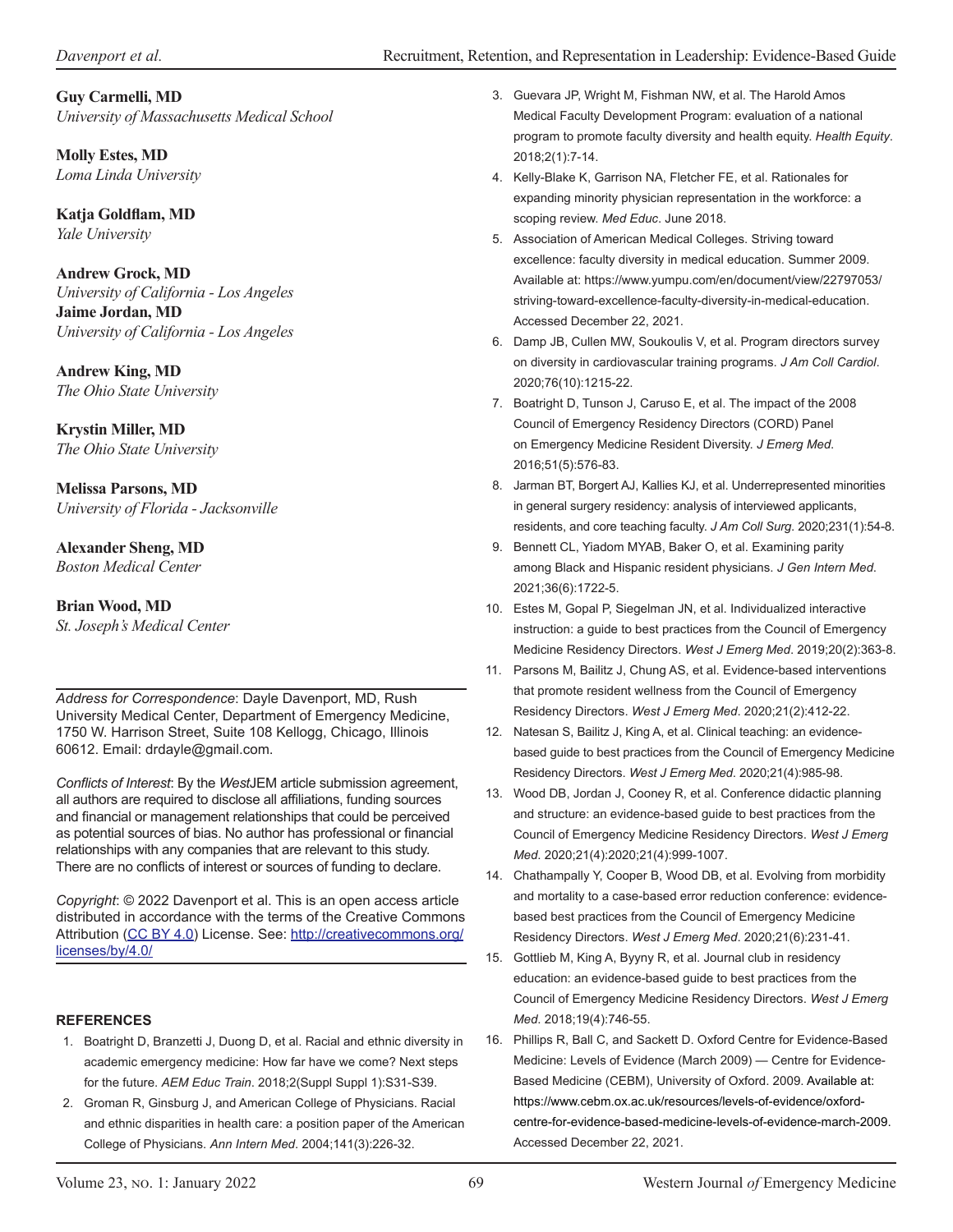- 17. Vick AD, Baugh A, Lambert J, et al. Levers of change: a review of contemporary interventions to enhance diversity in medical schools in the USA. *Adv Med Educ Pract*. 2018;9:53-61.
- 18. Vassie C, Smith S, and Leedham-Green K. Factors impacting on retention, success and equitable participation in clinical academic careers: a scoping review and meta-thematic synthesis. *BMJ Open*. 2020;10(3):e033480.
- 19. Spottswood SE, Spalluto LB, Washington ER, et al. Design, implementation, and evaluation of a diversity program for radiology. *J Am Coll Radiol*. 2019;16(7):983-91.
- 20. Dunderstadt JJ. The Michigan Mandate: A Strategic Linking of Academic Excellence and Social Diversity. 1990. Available at: [https://](https://deepblue.lib.umich.edu/handle/2027.42/58612) [deepblue.lib.umich.edu/handle/2027.42/58612](https://deepblue.lib.umich.edu/handle/2027.42/58612). Accessed December 22, 2021.
- 21. Price EG, Gozu A, Kern DE, et al. The role of cultural diversity climate in recruitment, promotion, and retention of faculty in academic medicine. *J Gen Intern Med*. 2005;20(7):565-71.
- 22. Nfonoyim B, Martin A, Ellison A, et al. Experiences of underrepresented faculty in pediatric emergency medicine. *Acad Emerg Med*. 2020;28(9):982-92.
- 23. Dossett LA, Mulholland MW, Newman EA, et al. Building highperforming teams in academic surgery: the opportunities and challenges of inclusive recruitment strategies. *Acad Med*. 2019;94(8):1142-5.
- 24. Heron SL, Lovell EO, Wang E, et al. Promoting diversity in emergency medicine: summary recommendations from the 2008 Council of Emergency Medicine Residency Directors (CORD) Academic Assembly Diversity Workgroup. *Acad Emerg Med.* 2009;16(5):450-3.
- 25. Page KR, Castillo-Page L, and Wright SM. Faculty diversity programs in U.S. medical schools and characteristics associated with higher faculty diversity. *Acad Med*. 2011;86(10):1221-8.
- 26. Butts GC, Hurd Y, Palermo A-GS, et al. Role of institutional climate in fostering diversity in biomedical research workforce: a case study. *Mt Sinai J Med*. 2012;79(4):498-511.
- 27. Mateo CM and Williams DR. More than words: a vision to address bias and reduce discrimination in the health professions learning environment. *Acad Med*. 2020;95(12S Addressing Harmful Bias and Eliminating Discrimination in Health Professions Learning Environments):S169-S177.
- 28. Mendoza FS, Walker LR, Stoll BJ, et al. Diversity and inclusion training in pediatric departments. *Pediatrics*. 2015;135(4):707-13.
- 29. Aysola J, Barg FK, Martinez AB, et al. Perceptions of factors associated with inclusive work and learning environments in health care organizations: a qualitative narrative analysis. *JAMA Netw Open*. 2018;1(4):e181003.
- 30. Truesdale CM, Baugh RF, Brenner MJ, et al. Prioritizing diversity in otolaryngology-head and neck surgery: starting a conversation. *Otolaryngol Head Neck Surg*. 2021;164(2):229-33.
- 31. Arno K, Davenport D, Shah M, et al. Addressing the urgent need for racial diversification in emergency medicine. *Ann Emerg Med*. 2021;77(1):69-75.
- 32. Ziegelstein RC and Crews DC. The majority subsidy. *Ann Intern Med*. 2019;171(11):845-6.
- 33. Deas D, Pisano E, Mainous A, et al. Improving diversity through strategic planning: a 10-year (2002-2012) experience at the Medical University of South Carolina. *Acad Med*. 2012;87(11):1548-55.
- 34. Gonzaga AMR, Appiah-Pippim J, Onumah CM, et al. A framework for inclusive graduate medical education recruitment strategies: meeting the ACGME standard for a diverse and inclusive workforce. *Acad Med*. 2020;95(5):710-6.
- 35. Duncan G, Lockett A, Villegas L, et al. National Heart, Lung, and Blood Institute Workshop summary: enhancing opportunities for training and retention of a diverse biomedical workforce. *Ann Am Thorac Soc*. 2016;13(4):562-7.
- 36. Priest N, Esmail A, Kline R, et al. Promoting equality for ethnic minority NHS staff: What works? *BMJ*. 2015;351:h3297.
- 37. The WRES Implementation Team. NHS workforce race equality standard 2019 data analysis report for NHS trusts. 2020. Available at: https://www.england.nhs.uk/wp-content/uploads/2020/01/wres-2019 data-report.pdf. Accessed December 22, 2021.
- 38. Munir F, Mason C, McDermott H, et al. Evaluating the effectiveness and impact of the Athena SWAN Charter: Executive Summary. Available at: https://www.ecu.ac.uk/wp-content/uploads/external/ evaluating-the-effectiveness-and-impact-of-the-athena-swan-charter. pdf. Accessed December 22, 2021.
- 39. Dageforde LA, Kibbe M, Jackson GP. Recruiting women to vascular surgery and other surgical specialties. *J Vasc Surg*. 2013;57(1):262-7.
- 40. Peek ME, Kim KE, Johnson JK, et al. "URM candidates are encouraged to apply": a national study to identify effective strategies to enhance racial and ethnic faculty diversity in academic departments of medicine. *Acad Med*. 2013;88(3):405-12.
- 41. Jeffe DB, Yan Y, Andriole DA. Competing risks analysis of promotion and attrition in academic medicine: a national study of U.S. medical school graduates. *Acad Med*. 2019;94(2):227-36.
- 42. Silver JK, Bean AC, Slocum C, et al. Physician workforce disparities and patient care: a narrative review. *Health Equity*. 2019;3(1):360-77.
- 43. Nivet MA, Taylor VS, Butts GC, et al. Diversity in academic medicine no. 1 case for minority faculty development today. *Mt Sinai J Med*. 2008;75(6):491-8.
- 44. Clayborne EP, Martin DR, Goett RR, et al. Diversity pipelines: the rationale to recruit and support minority physicians. *J Am Coll Emerg Physicians Open*. 2021;2(1):e12343.
- 45. Lin SY, Francis HW, Minor LB, et al. Faculty diversity and inclusion program outcomes at an academic otolaryngology department. *The Laryngoscope*. 2016;126(2):352-6.
- 46. Lievens F. Diversity in medical school admission: insights from personnel recruitment and selection. *Med Educ*. 2015;49(1):11-4.
- 47. Rymer JA, Frazier-Mills CG, Jackson LR, et al. Evaluation of women and underrepresented racial and ethnic group representation in a general cardiology fellowship after a systematic recruitment initiative. *JAMA Netw Open*. 2021;4(1):e2030832.
- 48. Shappell E and Schnapp B. The F word: how "fit" threatens the validity of resident recruitment. *J Grad Med Educ*. 2019;11(6):635-6.